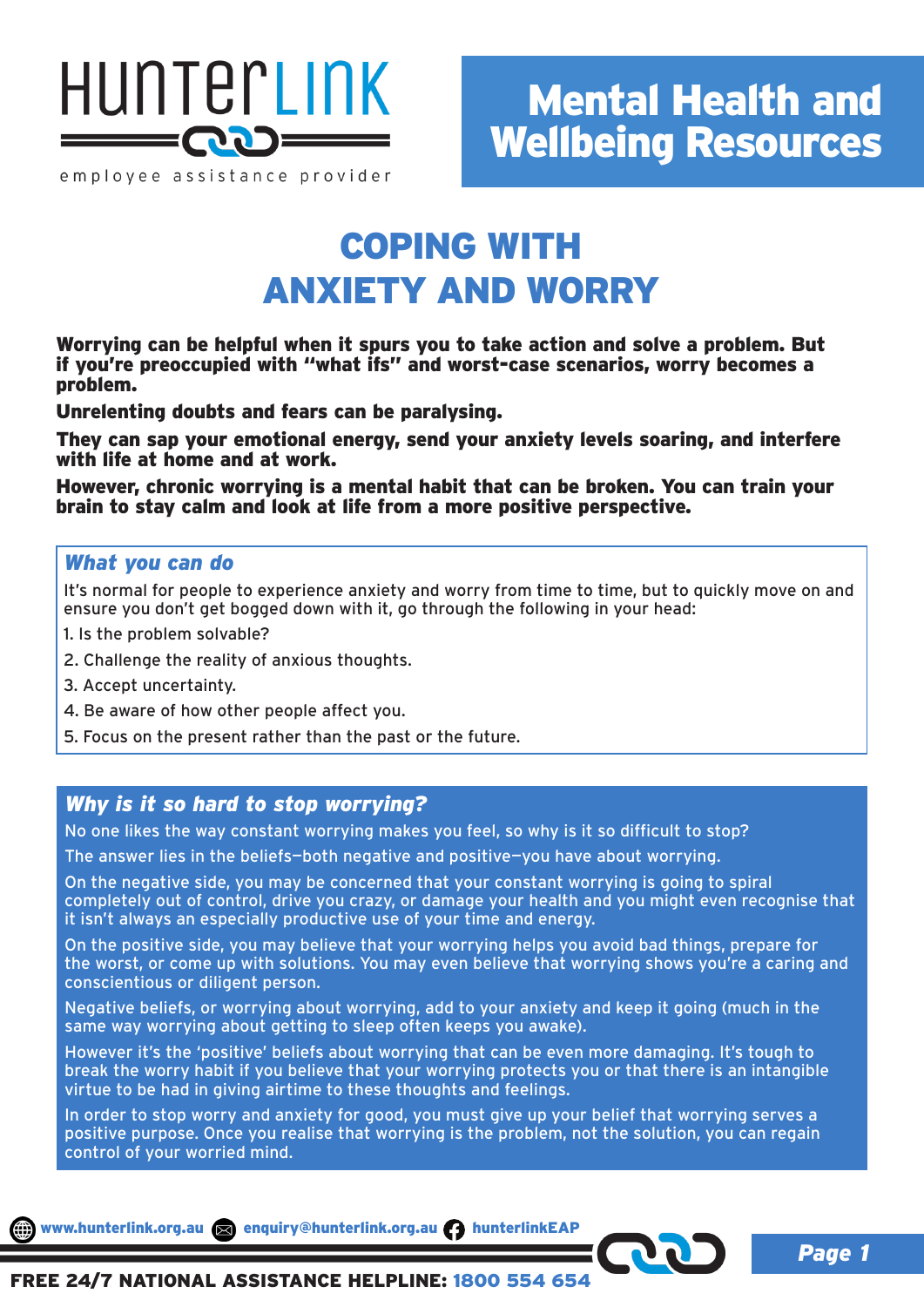

employee assistance provider

## COPING WITH ANXIETY AND WORRY

## *Ask yourself, is the problem solvable?*

Research shows that while you're worrying, you temporarily feel less anxious.

Running over the problem in your head distracts you from your emotions and makes you feel like you're getting something accomplished. But worrying and problem solving are two very different things.

Problem solving involves evaluating a situation, coming up with concrete steps for dealing with it, and then putting the plan into action.

Worrying, on the other hand, rarely leads to solutions.

No matter how much time you spend dwelling on worst-case scenarios, you're no more prepared to deal with them should they actually happen.

## *Distinguish between solvable and unsolvable worries*

If a worry pops into your head, start by asking yourself whether the problem is something you can actually solve.

The following questions can help:

- Is the problem something you're currently facing, rather than an imaginary what-if?
- If the problem is an imaginary what-if, how likely is it to happen? Is your concern realistic?
- Can you do something about the problem or prepare for it, or is it out of your control?

Productive, solvable worries are those you can take action on right away.

For example, if you're worried about your bills, you could call your creditors to see about flexible payment options.

Unproductive, unsolvable worries are those for which there is no corresponding action, such as "What if I get cancer someday?" or "What if my kid gets into an accident?"

If the worry is solvable, start brainstorming. Make a list of all the possible solutions you can think of.

Try not to get too hung up on finding the perfect solution. Focus on the things you have the power to change, rather than the circumstances or realities beyond your control.

After you've evaluated your options, make a plan of action.

Once you have a plan and start doing something about the problem, you'll feel much less worried.

## *Dealing with unsolvable worries*

But what if the worry isn't something you can solve? If you're a chronic worrier, the vast majority of your anxious thoughts probably fall in this camp. In such cases, it's important to tune into your emotions.

Worrying helps you avoid unpleasant emotions. Worrying keeps you in your head, thinking about how to solve problems rather than allowing yourself to feel the underlying emotions.

But you can't worry your emotions away. While you're worrying, your feelings are temporarily suppressed, but as soon as you stop, they bounce back.

And then, you start worrying about your feelings: "What's wrong with me? I shouldn't feel this way!"

www.hunterlink.org.au and enquiry@hunterlink.org.au hunterlinkEAF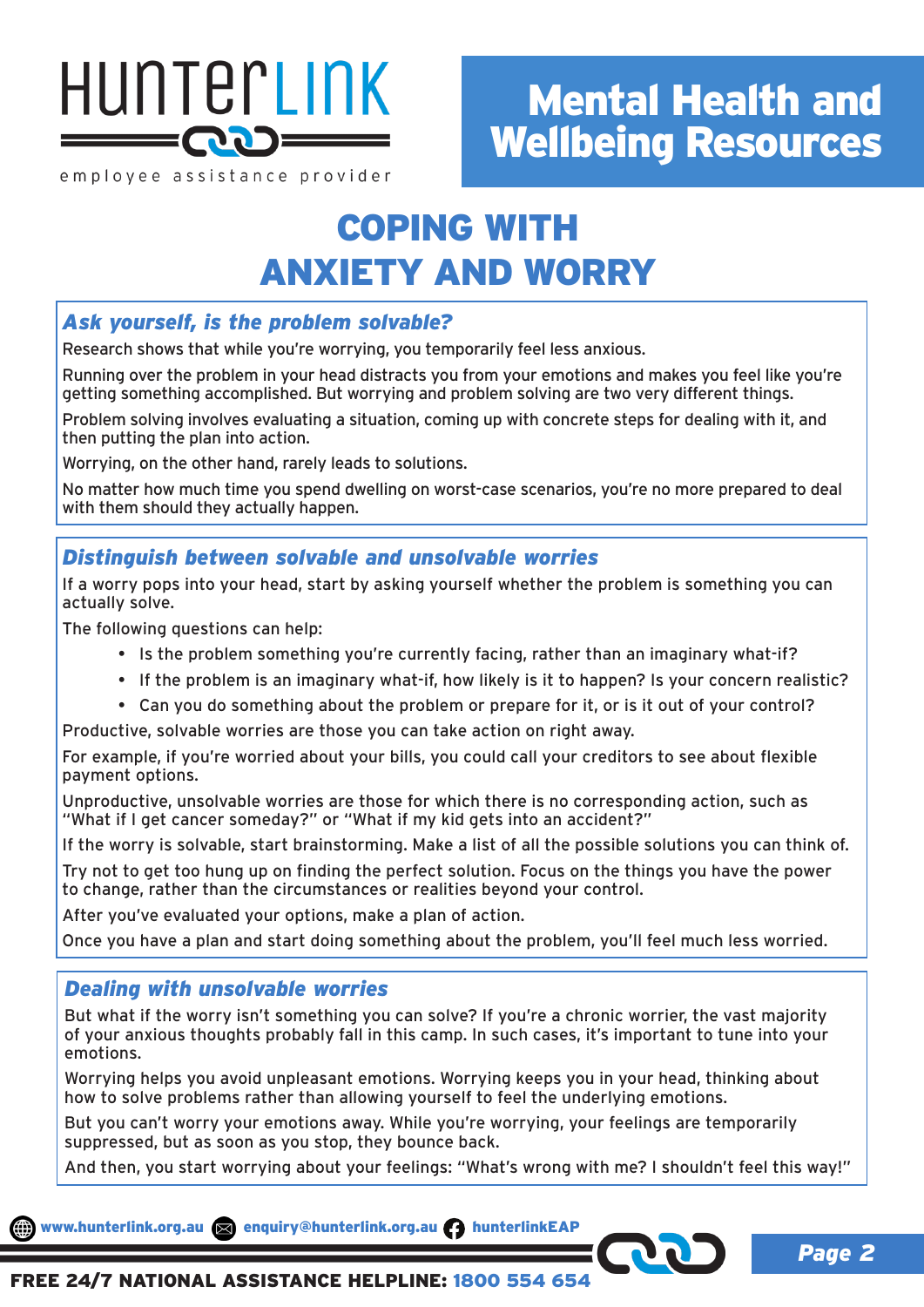

employee assistance provider

## COPING WITH ANXIETY AND WORRY

### *Learn to embrace your feelings*

This may seem scary at first because of negative beliefs you have about your emotions. For example, you may believe that you should always be rational and in control, that your feelings should always make sense, or that you shouldn't feel certain emotions, such as fear or anger.

The truth is that emotions  $-$  like life  $-$  are messy. They don't always make sense and they're not always pleasant, but as long as you can accept that your feelings are part of being human, you'll be able to experience them without becoming overwhelmed and learn how to use them to your advantage.

### *Challenge anxious thoughts*

If you suffer from chronic anxiety and worries, chances are you look at the world in ways that make it seem more dangerous than it really is. For example, you may overestimate the possibility that things will turn out badly, jump immediately to worst-case scenarios, or treat every negative thought as if it were a fact.

You may also discredit your own ability to handle life's problems, assuming you'll fall apart at the first sign of trouble. These irrational, pessimistic attitudes are known as cognitive distortions.

Although cognitive distortions aren't based on reality, they're not easy to give up. Often, they're part of a lifelong pattern of thinking that's become so automatic you're not even completely aware of it.

In order to break these bad thinking habits and stop the worry and anxiety they bring, you must retrain your brain.

Start by identifying the frightening thought, being as detailed as possible about what scares or worries you.

Then, instead of viewing your thoughts as facts, treat them as hypotheses you're testing out. As you examine and challenge your worries and fears, you'll develop a more balanced perspective.

## *Stop worrying by questioning the anxious thought*

- What's the evidence that the thought is true? That it's not true?
- Is there a more positive, realistic way of looking at the situation?
- What's the probability that what I'm scared of will actually happen?
- If the probability is low, what are some more likely outcomes?
- Is the thought helpful? How will worrying about it help me and how will it hurt me?
- What would I say to a friend who had this worry?

www.hunterlink.org.au sa enquiry@hunterlink.org.au numerlinkEAP

*Page 3*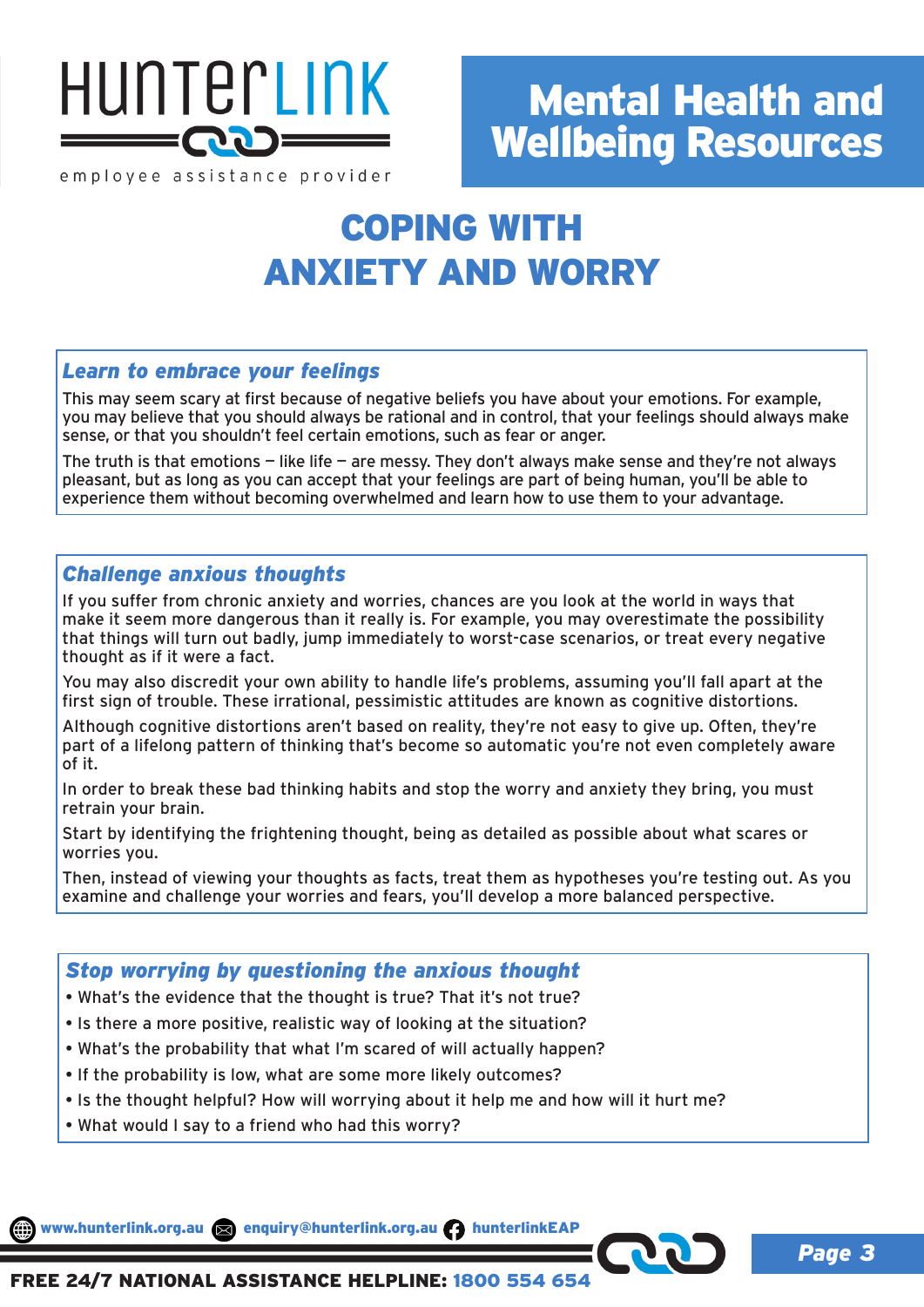

employee assistance provider

## COPING WITH ANXIETY AND WORRY

## *Be aware of how other people affect you*

How you feel is affected by the company you keep, whether you're aware of it or not. Studies show that emotions are contagious. We quickly "catch" moods from other people—even from strangers who never speak a word (e.g. the terrified woman sitting by you on the plane; the fuming man in the checkout line).

The people you spend a lot of time with have an even greater impact on your mental state.

### **Keep a worry diary.**

You may not be aware of how people or situations are affecting you. Maybe this is the way it's always been in your family, or you've been dealing with the stress so long that it feels normal.

Try keeping a worry diary for a week or so. Every time you start to worry, jot down the thought and what triggered it.

Over time, you'll start to see patterns.

### **Spend less time with people who make you anxious.**

Is there someone in your life who drags you down or always seems to leave you feeling stressed?

Think about cutting back on the time you spend with that person or establish healthier relationship boundaries.

For example, you might set certain topics off-limits, if you know that talking about them with that person makes you anxious.

### **Choose your confidantes carefully.**

Know who to talk to about situations that make you anxious.

Some people will help you gain perspective or develop a way forward, while others will feed into your worries, doubts, and fears without making constructive or helpful suggestions on how to solve the problem.

This isn't because they're bad people or bad friends, but it's important to know their strengths and weakenesses as well as your own when it comes to seeking advice from friends.

## *Practice mindfulness*

Worrying is usually focused on the future—on what might happen and what you'll do about it.

The centuries-old practice of mindfulness can help you break free of your worries by bringing your attention back to the present.

In contrast to the previous techniques of challenging your anxious thoughts or postponing them to a worry period, this strategy is based on observing and then letting them go.

Together, the combination of strategies can help you identify where your thinking is causing problems, while helping you get in touch with your emotions.

Using mindfulness meditation to stay focused on the present is a simple concept, but it takes practice to reap the benefits. Experiment with the exercises on the following pages and see how they work to reducing your worry and anxiety.

www.hunterlink.org.au and enquiry@hunterlink.org.au numberlinkEAP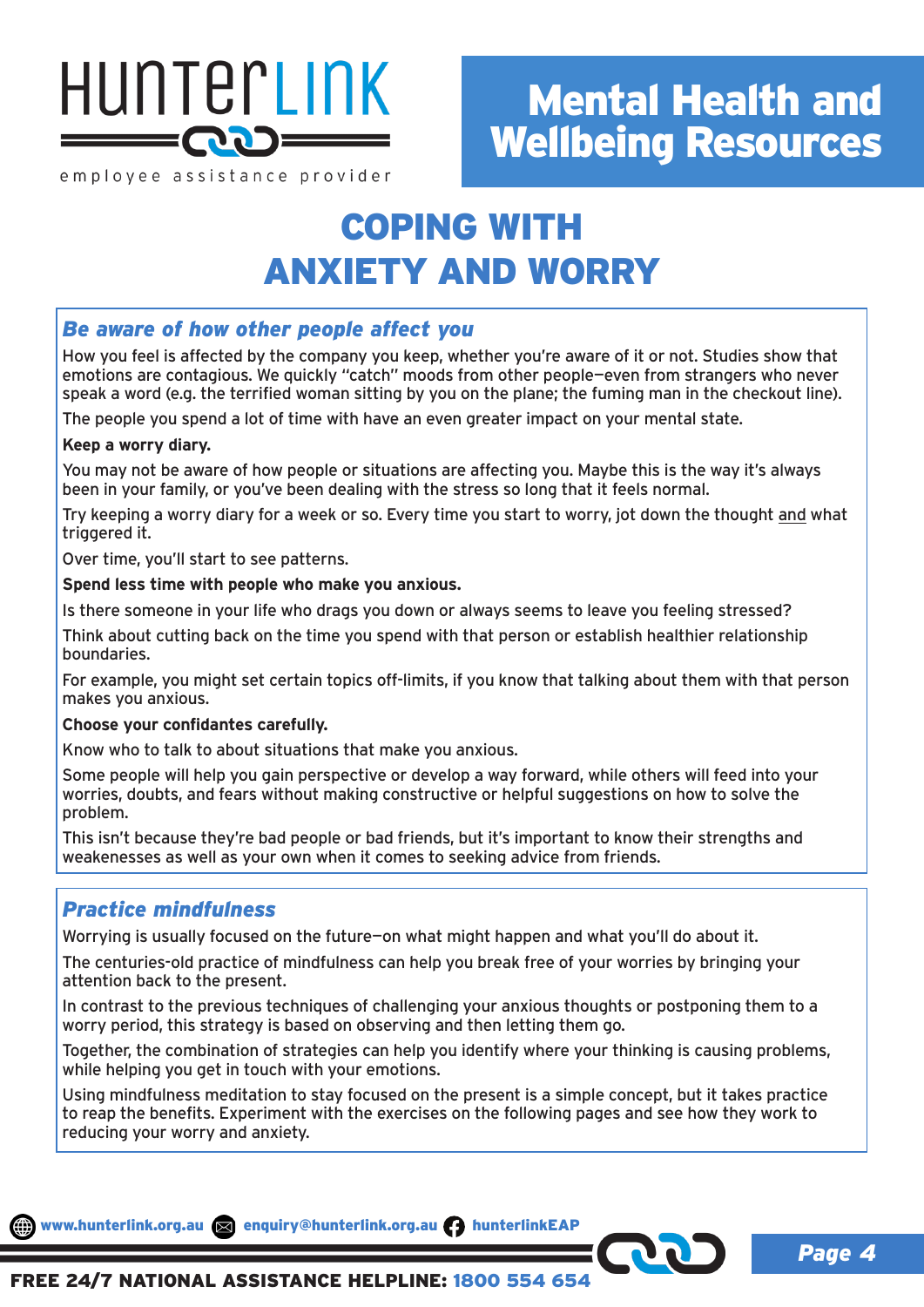

employee assistance provider

## COPING WITH ANXIETY AND WORRY

## *Mindfulness and Meditation*

Mindfulness is the ability to maintain a real-time, moment by moment awareness of our thoughts and emotions, our body's reaction to stress and the environment, and an overall awareness of our health and mental health.

This helps us to focus on the present moment, and avoid being preoccupied with past events or fears for the future. By concentrating on the things and people around us and the present moment, we will reduce stress and improve our outlook on the world.

There are a lot of great free apps you can use to guide you through breathing techniques and meditation that can help ease your anxiety and clear your mind of anxious thoughts.

Also, trying yoga as a way to relax and as gentle exercise can boost your mood.

### *Meditation Example*

Find a place where you can sit quietly and undisturbed for a few moments. To begin, you might want to set a timer for about 10 minutes, but after some experience you should not be too concerned about the length of time you spend meditating.

Begin by bringing your attention to the present moment by noticing your breathing. Pay attention to your breath as it enters and then leaves your body.

Before long, your mind will begin to wander, pulling you out of the present moment. That's ok.

Notice your thoughts and feelings as if you are an outside observer watching what's happening in your brain. Take note, and allow yourself to return to your breathing.

Sometimes you might feel frustrated or bored. That's fine-these are just a few more feelings to notice. Your mind might start to plan a weekend, or worry about responsibility.

Notice where your thoughts are going, and accept what's happening.

Whenever you are able to, return your concentration to your breathing.

Continue this process until your timer rings, or until you are ready to be done.

#### *Body Scan*

During the *Body Scan* exercise you will pay close attention to physical sensations throughout your body.

The goal isn't to change or relax your body, but instead to notice and become more aware of it. Don't worry too much about how long you practice, but do move slowly.

Begin by paying attention to the sensations in your feet. Notice any sensations such as warmth, coolness, pressure, pain, or a breeze moving over your skin.

Slowly move up your body-to your calves, thighs, pelvis, stomach, chest, back, shoulders, arms, hands, fingers, neck, and finally your head. Spend some time on each of these body parts, just noticing the sensations.

After you travel up your body, begin to move back down, through each body part, until you reach your feet again.

Remember: move slowly, and just pay attention.

www.hunterlink.org.au and enquiry@hunterlink.org.au hunterlinkEAP